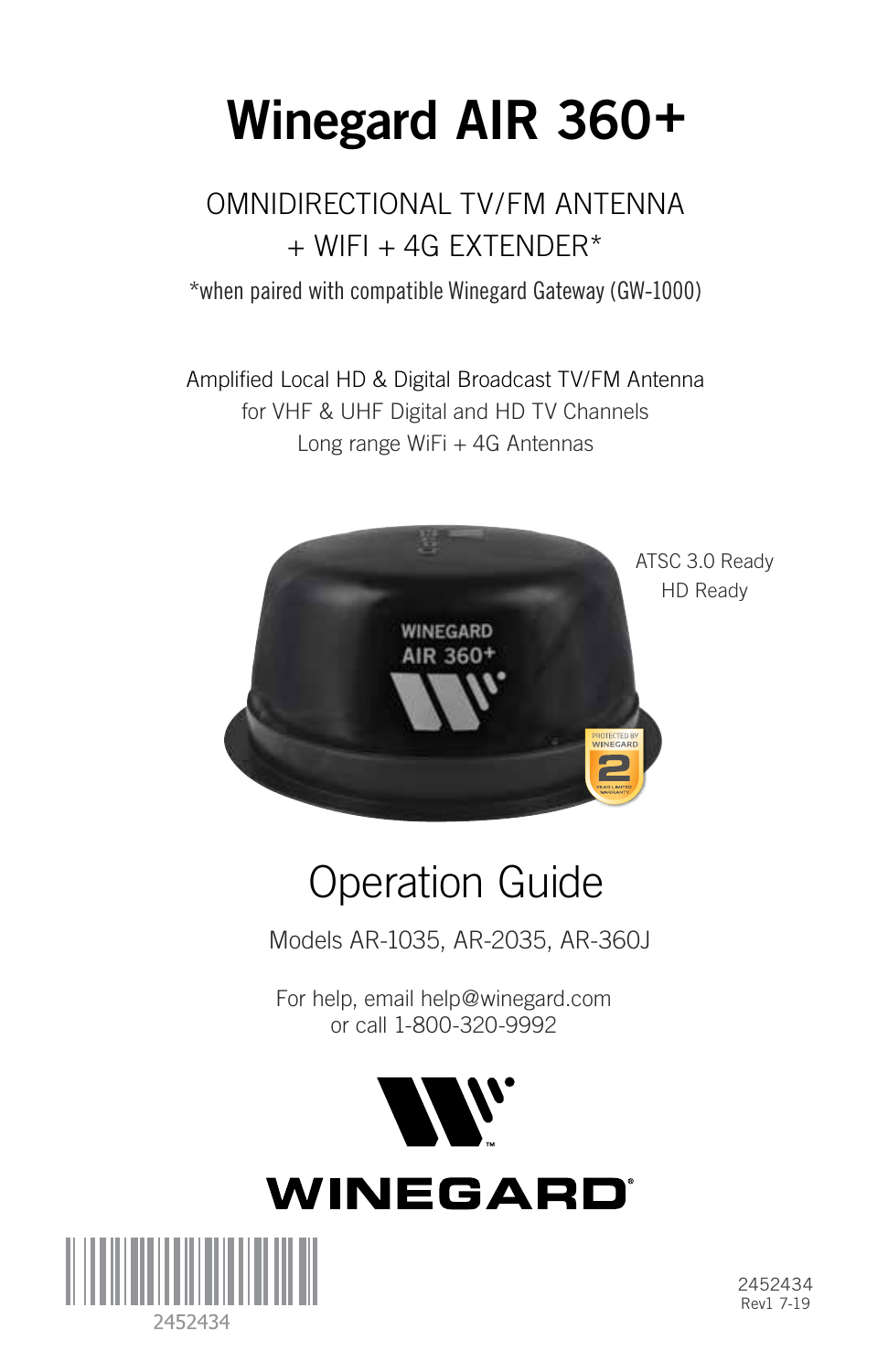### Specifications / Features

- Designed for RV use
- Durable UV and weather resistant
- 360° Signal Reception
- High Definition VHF/UHF Digital Signals
- ATSC 3.0 Ready
- Amplified
- State of the art pHEMT technology with 4G LTE Filter
- Range Up to 55 miles\*
- $\bullet$  Height  $8.05"$
- Diameter of dome 18.2"

\*Antenna mileage figures based on average terrain. Actual receiving distance will vary based on transmitting power, transmitting antenna tower height, global pattern of transmitter, height of receiving antenna, weather conditions, & terrain between receiving path including trees, buildings, hills, mountains, etc.



First time users must run a channel scan to receive maximum programming.

Ensure the antenna power supply (wall plate) is in the "ON" position and the green indicator light is illuminated.

have been added in your area as well as finding any channels that have changed or moved A new scan will find any new channels that since the last scan.

While the steps to perform a channel scan may vary between televisions or compatible devices, For section conditions of comparison. guidelines to follow.

- Frequency Range:
	- VHF 54 to 216 MHz
	- UHF 470 to 700 MHz
	- FM 87.5-108 MHz
	- AM 520-1710 KHz **(Model AR-360J only)**
- $\bullet$  Gain 18 dB
- Noise 1 dB
- Impedance 75 ohms
- Power Supply DC 12V
- (1) WiFi antenna\*\*
- (2) LTE antennas\*\*
- \*\* For use with the Winegard Gateway





#### **Power indicator light is green when power is on.**



#### **Power button**

## Perform Channel Scan:

Select Menu, then Channel Search



Scan monthly for programming updates.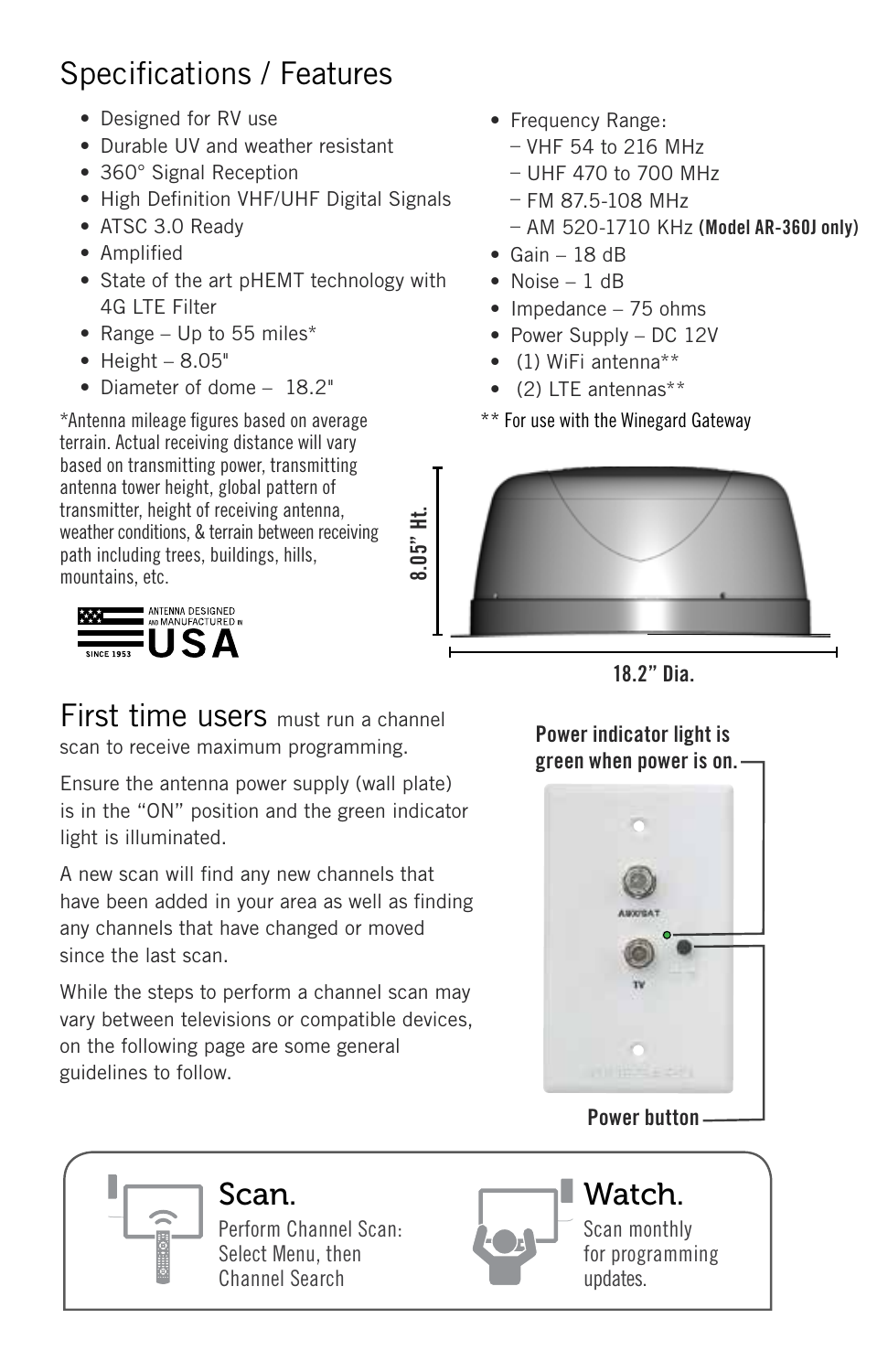### How to Run a Channel Scan

Using the television remote, select "Menu" and then "Settings."

Select "Channel Setup."

Select "Antenna" or "Air," depending on your TV. Make sure you are not on "Cable."

Select "Channel Search" or "Channel Scan." Keep in mind that steps to perform a channel scan may vary. If the wording in your TV differs from the options shown, refer to your TV user manual for help.

#### Running a channel scan is NOT the same as pressing Channel UP/ DOWN on your remote.

To receive maximum programming, you have to run a channel scan after setting up the antenna. To keep your channel line-up up-to-date, it is a good idea to run a channel scan monthly, anytime a channel is lost, and anytime you change locations.

### Winegard App TV Signal Finder with AR

#### FREE DOWNLOAD







Antenna Pointer – Use the top-down map view to locate all HDTV towers closest to your address or GPS location. Eliminate signal obstructions such as trees, hills, and buildings by switching to

the AR view. Simply point your phone to the horizon and rotate 360 degrees to bring into view your desired TV tower and find where the local channels are in your location. The number displayed above a tower indicates the number of channels available. Tap the tower icon to see full channel details.

Avoid obstructions with the augmented reality (AR)\* view. \*May not work on smartphones without sensors.



### Winegard Gateway

The Winegard Gateway is compatible with the Winegard Air 360+ **ONLY.** It is the accompanying piece to take your Air 360+ to the next level in Connectivity.

For more information please visit **www.winegard.com/gateway** or visit **www.winegard.com/find-a-dealer** to find a dealer in your area.